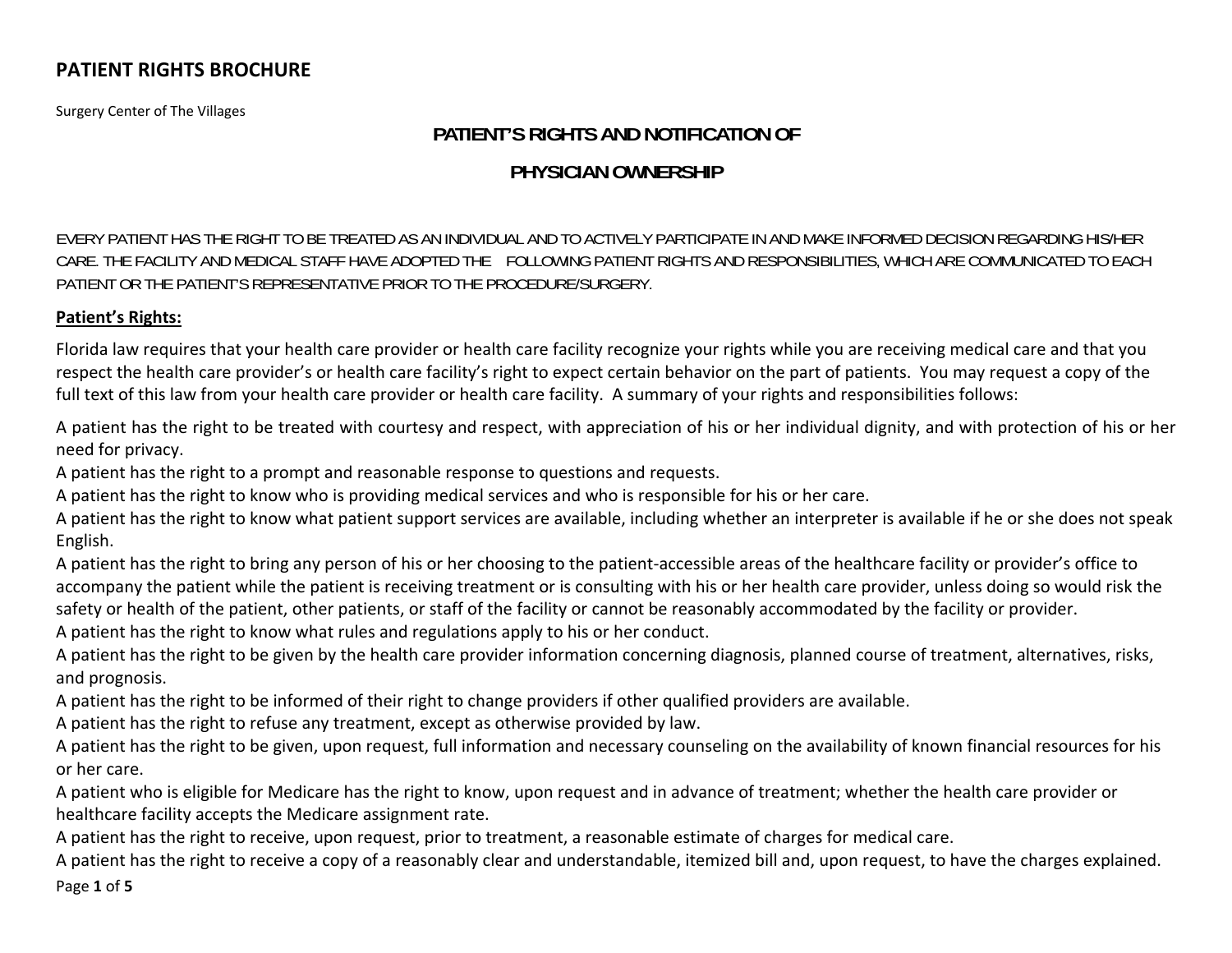Surgery Center of The Villages

A patient has the right to impartial access to medical treatment or accommodations, regardless of race, national origin, religion, handicap, or source of payment.

A patient has the right to treatment for any emergency medical condition that will deteriorate from failure to provide treatment.

A patient has the right to know if medical treatment is for purposes of experimental research and to give his or her consent or refusal to participate in such experimental research.

A patient has the right to express grievances regarding any violation of his or her rights, as stated in Florida law, through the grievance procedure of the health care provider or health care facility which served him or her and to the appropriate state licensing agency.

### **Patient's Responsibilities:**

The patient is responsible for providing to the health care provider, to the best of his or her knowledge, accurate and complete information about present complaints, past illnesses, hospitalizations, medications, and other matters relating to his or her health.

The patient is responsible for reporting unexpected changes in his or her condition to the health care provider.

The patient is responsible for reporting to the health care provider whether he or she comprehends <sup>a</sup> contemplated course of action and what is expected of him or her.

A patient is responsible for following the treatment plan recommended by the health care provider.

A patient is responsible for keeping appointments and, when he or she is unable to do so for any reason, for notifying the health care provider or health care facility.

A patient is responsible for his or her actions should he or she refuses treatment or does not follow the health care provider's instructions.

A patient is responsible for assuring that the financial obligations of his or her health care are fulfilled as promptly as possible.

A patient is responsible for following health care facility rules and regulations affecting patient care and conduct.

A patient is responsible for being respectful of all the healthcare professionals and staff, as well as other patients

#### **If you need an interpreter:**

If you will need an interpreter, **please let us know** and one will be provided for you. If you have someone who can translate confidential, medical and financial information for you please make arrangements to have them accompany you on the day of your procedure.

#### **Rights and Respect for Property and Person:**

#### *The patient has the right to:*

Exercise his or her rights without being subjected to discrimination or reprisal.

Voice <sup>a</sup> grievance regarding treatment or care that is, or fails to be furnished.

Be fully informed about <sup>a</sup> treatment or procedure and the expected outcome before it is performed.

Confidentiality of personal medical information.

#### Page **2** of **5**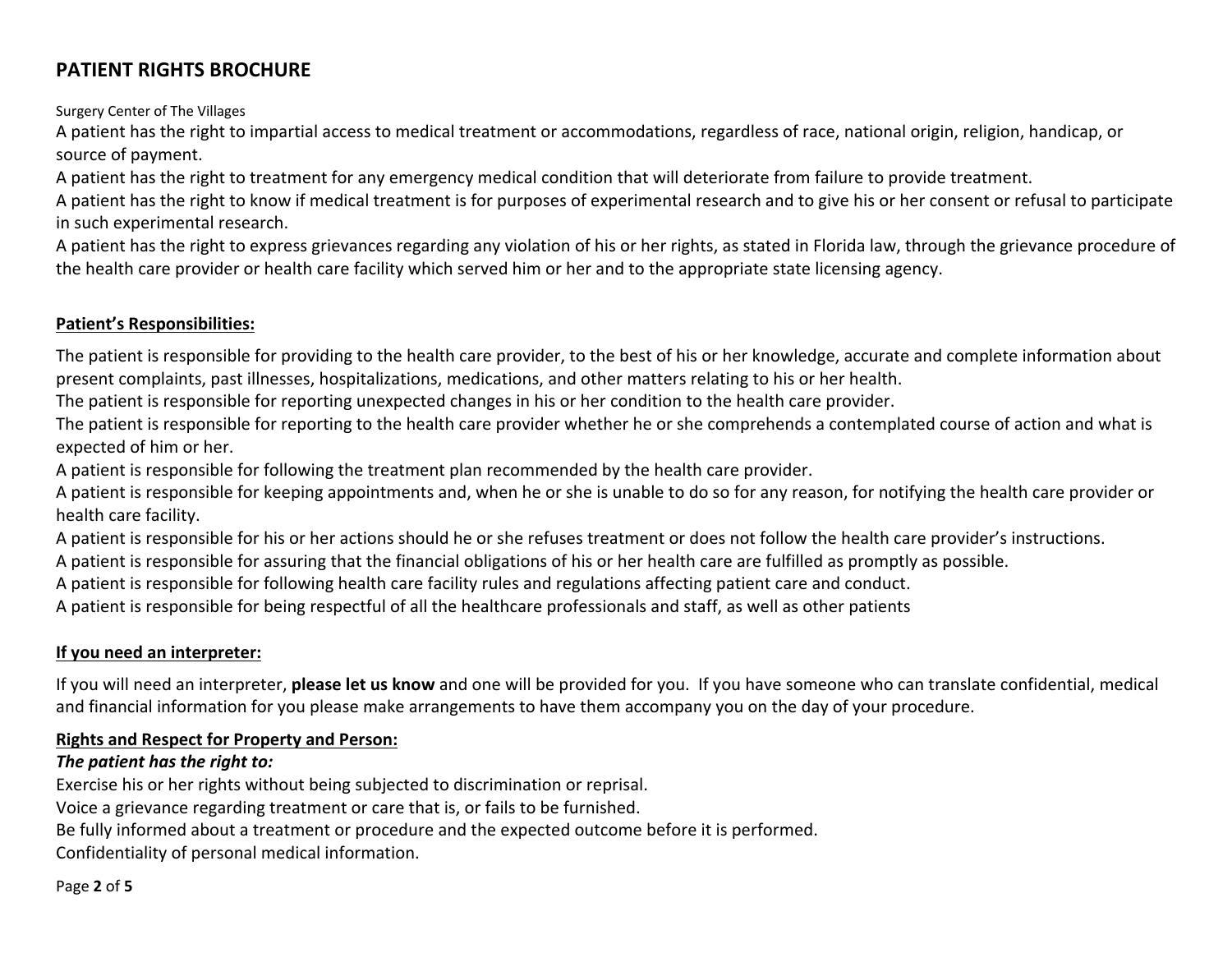Surgery Center of The Villages **Privacy and Safety:**

#### *The patient has the right to:*

Personal privacy.

Receive care in <sup>a</sup> safe setting.

Be free from all forms of abuse or harassment.

#### **Statement of Nondiscrimination:**

The Surgery Center of The Villages complies with applicable Federal civil rights laws and does not discriminate on the basis of race, color, national origin, age, disability, or sex.

The Surgery Center of The Villages cumple con las leyes federales de derechos civiles aplicables y no discrimina por motivos de raza, color, nacionalidad, edad, discapacidad <sup>o</sup> sexo.

The Surgery Center of The Villages respecte les lois fédérales en vigueur relatives aux droits civiques et ne pratique aucune discrimination basée sur la race, la couleur de peau, l'origine nationale, l'âge, le sexe ou un handicap.

The Surgery Center of The Villages 遵守適用的聯邦民權法律規定,不因種族、膚色、民族血統、年齡、殘障或性別而歧視任何人。

#### **Advance Directives:**

### You have the right to information regarding advance directives, this facility's policy on advance directives, and information regarding state regulations concerning advance directives. Applicable state forms are available from the center and will be provided upon request.

When <sup>a</sup> person becomes unable to make decisions due to <sup>a</sup> physical or mental change or condition, they are considered incapacitated. To make sure that an incapacitated person's decisions about health care will still be respected, the Florida legislature enacted legislation pertaining to health care advance directives (Chapter 765, Florida Statutes).The law recognizes the right of <sup>a</sup> competent adult to make an advance directive instructing his or her physician to provide, withhold, or withdraw life‐prolonging procedures; to designate another individual to make treatment decisions if the person becomes unable to make his or her own decisions; and/or to indicate the desire to make an anatomical donation after death. The state rules that address this include 58A‐2.0232, 59A‐3.254, 59A‐4.106, 59A‐8.0245, and 59A‐12.013, Florida Administrative Code and Florida statute Title XLIV, Chapter 765.

The Surgery Center of The Villages respects the right of patients to make informed decisions regarding their care. The Center has adopted the position that an ambulatory surgery center setting is not the most appropriate setting for end of life decisions. Therefore, it is the policy of this surgery center that in the absence of an applicable properly executed Advance Directive, if there is deterioration in the patient's condition during treatment at the surgery center, the personnel at the center will initiate resuscitative or other stabilizing measures. The patient will be transferred to an acute care hospital, where further

#### Page **3** of **5**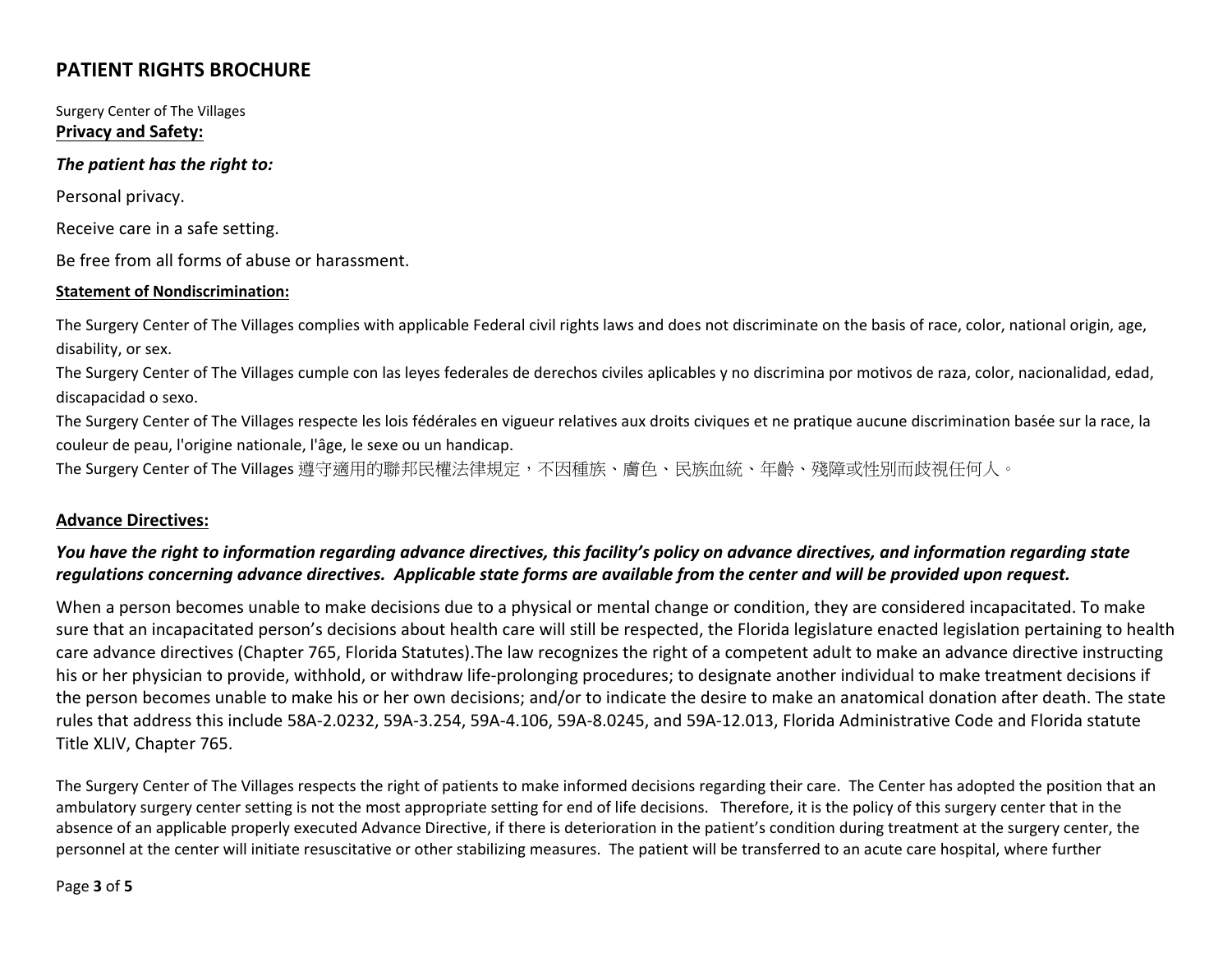Surgery Center of The Villages

treatment decisions will be made.

If the patient has Advance Directives which have been provided to the surgery center that impact resuscitative measures being taken, we will discuss the treatment plan with the patient and his/her physician to determine the appropriate course of action to be taken regarding the patient's care.

#### **Complaints/Grievances:**

If you have <sup>a</sup> problem or complaint, please speak to one of our staff to address your concern. If necessary, your problem will be advanced to center management for resolution. You have the right to have your verbal or written grievances investigated and to receive written notification of actions taken.

The following are the names and/or agencies you may contact:

Sonya Johnson RN, BSN, LHRM, Center Leader **The Surgery Center of The Villages** 17560 SE 109th Terrace Road, Summerfield, FL 34491 Toll Free Number: 1-888-820-7878

You may contact the state to report a complaint:

**Florida Department of Health Consumer Services Unit** 4052 Bald Cypress Way, Bin C-75 Tallahassee, Florida 32399-3275 Phone (850)245-4339 or TF 1-888-419-3456 http://www.doh.state.fl.us/mqa/enforcement/enforce\_home.html

Medicare beneficiaries may also file a complaint with the Medicare Beneficiary Ombudsman. **Medicare Ombudsman Web site**: http://www.medicare.gov/claims-and-appeals/medicare-rights/get-help/ombudsman.html **Medicare:** www.medicare.gov or call 1-800-MEDICARE (1-800-633-4227)

**Office of the Inspector General:** http://oig.hhs.gov